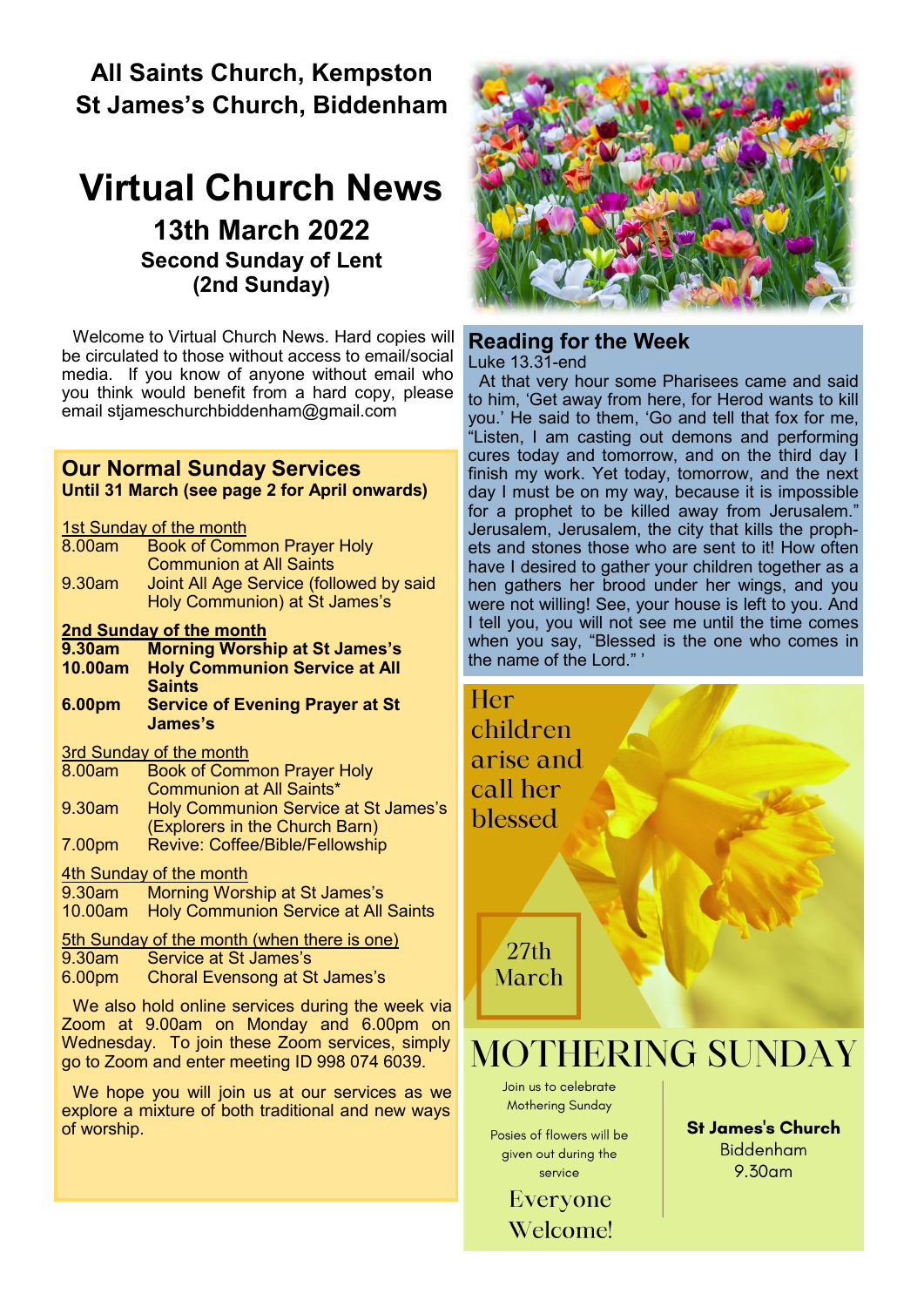## **Message from Rev Eric Lomax**

I find this such a powerful reading, especially coming, as it does, a few days after world woman's day. Traditionally we have focussed in Christianity on the fatherhood of God, yet here we have this beautiful feminine image that Jesus paints; 'Jerusalem, Jerusalem, the city that kills the prophets and stones those who are sent to it! How often have I desired to gather your children together as a hen gathers her brood under her wings, and you were not willing,' In this, there is both the love of a mother for her children, and grief at their failure.

Jerusalem, the city of God, was so important to Israel, God's people. That place was the symbol of a God who was present with his people, and the message of the prophets was that the Messiah would establish the centre of faith again in that temple. When this Gospel was written, around AD 60, imagine the disappointment the Israelites had experienced. The Romans had engaged in a war with Israel and had decimated the city of Jerusalem, destroying the Temple. Had God gone back on his promises and abandoned his people? Was he no longer present?

This is love however, a motherly love of God. That great Israelite text, Isaiah 49:15; "Can a mother forget the baby at her breast and have no compassion on the child she has borne? Though she may forget, I will not forget you! " reminded the Israelites that God is faithful as a mother is faithful to her children, and even if a mother's love is tested to its limits, God's love is unlimited.

### **Let us pray…**

Mother God, we recall the depth of your love, that despite the suffering we may encounter in the world, You are always there for us. Help us to know your presence, and the power and depth of that love. In Jesus name, Amen



## **All Saints Missions Table Top Sale**

The next All Saints Church 'Missions Table Top Sale' will THIS SUNDAY. All donations of Home grown and Home made produce would be welcome. The cash proceeds from the sale of the produce will go to the PCC's chosen Charities. In February £30 was raised, thanks to all donors.

The message of the New Testament is that the limited loved presented by the Israelite Temple cult, may make it appear that God has left his people in the destruction of the Temple, but actually he is there in a much deeper, richer way through Jesus.

It will feel to them through those terrible events that God is absent, that they face a time of silence, but there will be a time when they are able to proclaim; "Blessed is the one who comes in the name of the Lord."

The narrative takes us to Palm Sunday, which in the Christian calendar, is recalled on the Sunday before Good Friday, and Jesus comes as a liberating King, riding into Jerusalem on a Donkey. His coronation is not on a throne, but rather on a cross, with a crown of thorns. God, in Jesus declared his love for us in that while we were still sinners, he laid down his life for us (Romans 5:8).

We see the extent of this love that even in Christ dying for us, the power of his love does not allow him, even then, to reject his own people, the Jewish people. The promises he made to them still stand, and at the end the day Jesus died for them as much as he died for us (Romans 11:25).

This passage reminds us that God loves us with the heart of a mother as well as a that of a father.

God bless, Eric

## **Our Sunday Services from 1 April**

From 1 April our normal Sunday services will be changing as set out below. Of course Easter falls in April this year so services over Easter weekend will be a little different to this - check out our Easter Service details on page 4.

#### 1st Sunday of the month

| 10.00am                                     | All Age Worship at All Saints            |  |
|---------------------------------------------|------------------------------------------|--|
| 10.00am                                     | All Age Worship at St James's            |  |
| 11.15am                                     | <b>Holy Communion at All Saints</b>      |  |
| 2nd Sunday of the month                     |                                          |  |
| 9.00am                                      | <b>Said Holy Communion at All Saints</b> |  |
| 10.00am                                     | <b>Holy Communion at St James's</b>      |  |
| 6.00 <sub>pm</sub>                          | <b>Evening Prayer at St James's</b>      |  |
| 3rd Sunday of the month                     |                                          |  |
| 10.00am                                     | <b>Holy Communion at All Saints</b>      |  |
| 10.00am                                     | Morning Worship at St James's            |  |
| 7.00pm                                      | <b>Revive: Coffee/Bible/Fellowship</b>   |  |
| 4th Sunday of the month                     |                                          |  |
| 9.00am -                                    | <b>Said Holy Communion at All Saints</b> |  |
| 10.00am                                     | <b>Holy Communion at St James's</b>      |  |
|                                             | (Explorers in the Church Barn)           |  |
| 5th Sunday of the month (when there is one) |                                          |  |
| 10.00am                                     | Service Wholeness & Healing at St        |  |
|                                             | James's                                  |  |
| 6.00 <sub>pm</sub>                          | Choral Evensong at St James's            |  |
|                                             |                                          |  |
|                                             |                                          |  |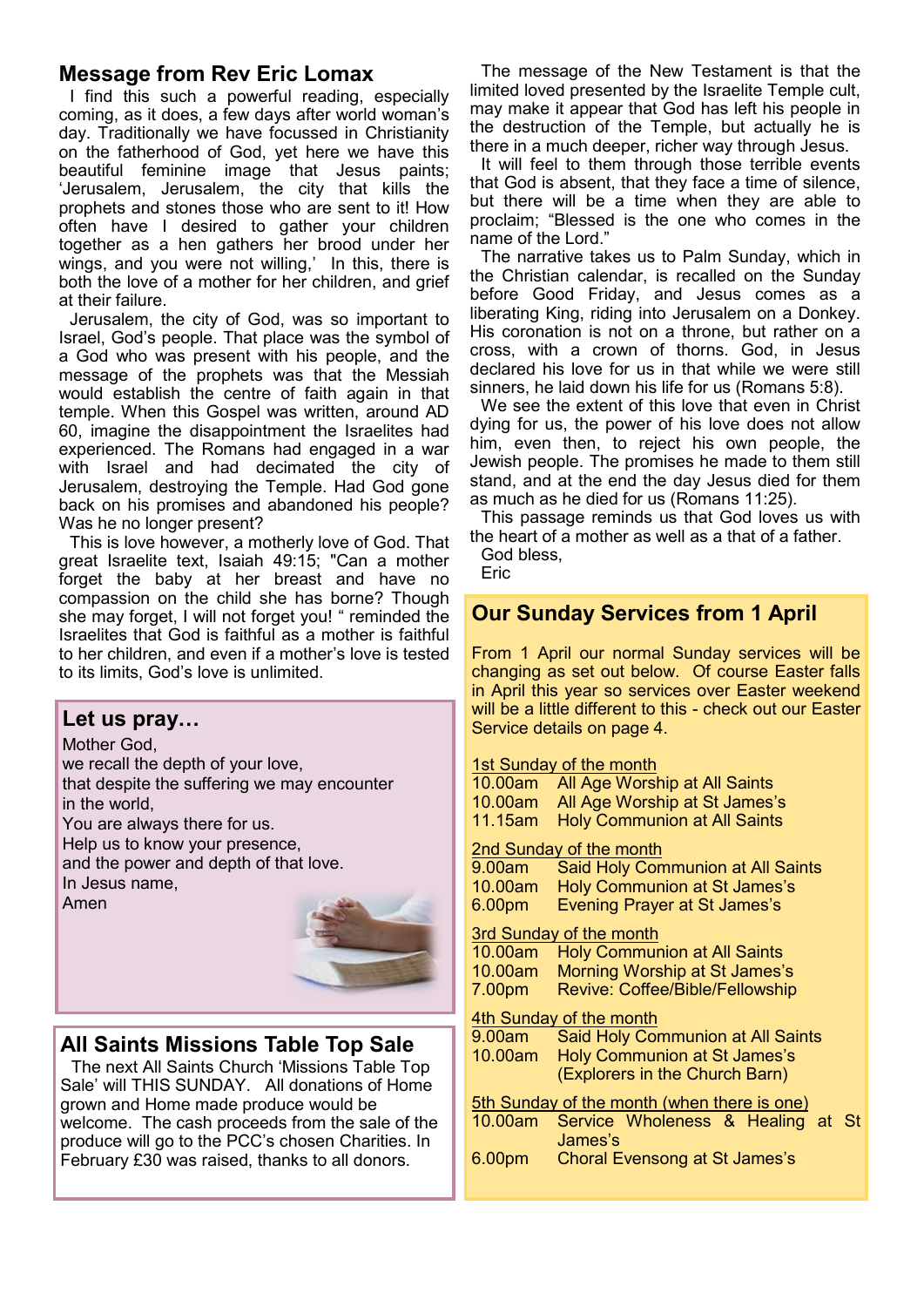## **All Age Reading**

The Lord is my light and the one who saves me. So why should I fear anyone? The Lord protects my life.

So why should I be afraid?

 $2$  Evil people may try to destroy my body. My enemies and those who hate me attack me.

But they are overwhelmed and defeated.

If an army surrounds me,

I will not be afraid.

If war breaks out,

I will trust the Lord.

 $4$ I ask only one thing from the Lord. This is what I want:

Let me live in the Lord's house all my life.

Let me see the Lord's beauty.

Let me look around in his Temple.

<sup>5</sup> During danger he will keep me safe in his shelter.

He will hide me in his Holy Tent.

 Or he will keep me safe on a high mountain. <sup>6</sup> My head is higher

than my enemies around me.

I will offer joyful sacrifices in his Holy Tent. I will sing and praise the Lord.

 $7$  Lord, hear me when I call. Be kind and answer me.

 $8$  My heart said of you, "Go, worship him." So I come to worship you, Lord.

<sup>9</sup> Do not turn away from me. Do not turn your servant away in anger. You have helped me.

- Do not push me away or leave me alone, God, my Saviour.
- <sup>10</sup> If my father and mother leave me, the Lord will take me in.
- <sup>11</sup> Lord, teach me your ways. Guide me to do what is right because I have enemies.

<sup>12</sup> Do not let my enemies defeat me. They tell lies about me.

 They say they will hurt me. <sup>13</sup> I truly believe

 I will live to see the Lord's goodness. <sup>14</sup> Wait for the Lord's help. Be strong and brave and wait for the Lord's help. *From International Children's Bible courtesy of Bible Gateway*

## **Prayer Group**

Our joint prayer group meets online at 8pm on the 2nd and 4th Tuesdays of the month. Join us in praying for our churches, communities and beyond. For details, or to request prayers, email

stjameschurchbiddenham@gmail.com

## **The All Age Bit**

This week we are looking at Psalm 27 - a Psalm all about putting our trust in God. This Psalm was written by David. We have seen from previous stories that he knew a lot of danger, but still his heart worshipped God. We can choose to put our trust in God just as David did and worship Him even as we face fears and overcome challenges. Do you know what worship is? It is our way of giving adoration and glory to God - showing God that we love Him. We can worship through song, dance and art but also through our actions and the choices that we make.

#### Activities:

*Lantern Craft* - V1 says "the Lord is my light and the one who saves me". Can you create a lantern? Cut out a lantern shape (you can get templates from the internet) and then make the glass from coloured cellophane or sweet wrappers. Alternatively, cut the lantern outline out of greaseproof paper and then use felt tip pens to colour in the 'glass' Hang your lantern in the window so that the sun can shine through it.

*Worship -* David chose to worship God even during difficult and dangerous times. Why not make time to worship God together as a family this week. You could each choose a favourite song or hymn to add to a worship playlist or explore other creative ways of worshipping such as dancing, creating art or just resting in God's presence.

Song:

May the God of hope https://www.youtube.com/watch?v=yXZYzXNJnEY

#### Prayer:

Dear God, you are my light and the one who saves and protects me. Teach me your ways and guide me to do what is right. Help me not to be afraid, but to trust in you, just like David did. Amen

*Resources from Journey Together (www.tath.co.uk)*

## **Suggested Music**

Lord, you are the light of life to me https://www.youtube.com/watch?v=wQ8kq1azVBU

Jerusalem the Golden https://www.youtube.com/watch?v=UZd1XHq8BDU

Longing for light, we wait in darkness https://www.youtube.com/watch?v=kt3Qc04ulOM

Psalm 27 https://www.youtube.com/watch?v=fLLGwt-wZbI